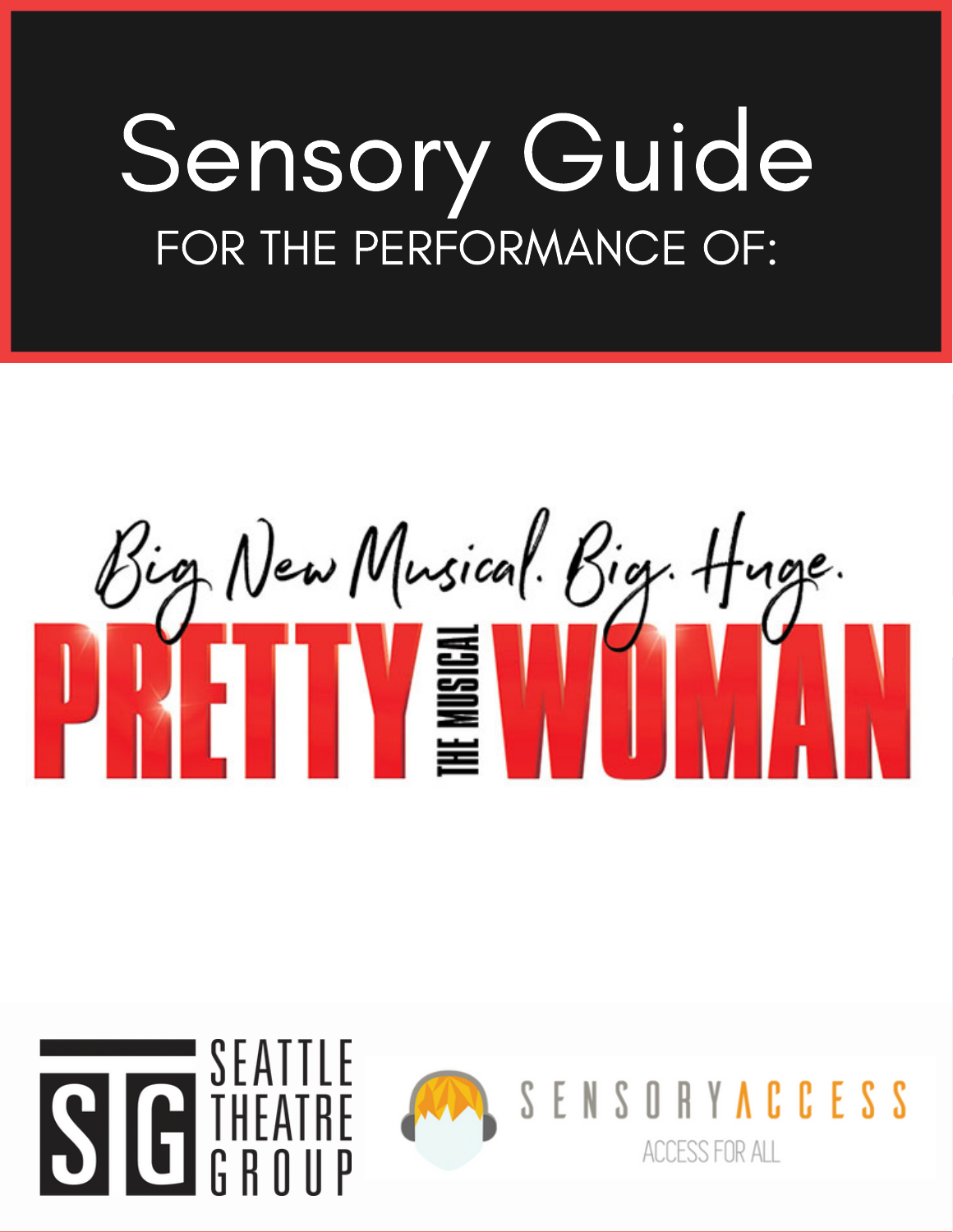### Paramount Theatre

The performance takes place at the Paramount Theatre in Seattle, WA. Seating is stadium style, with two center aisles and an aisle on the outside

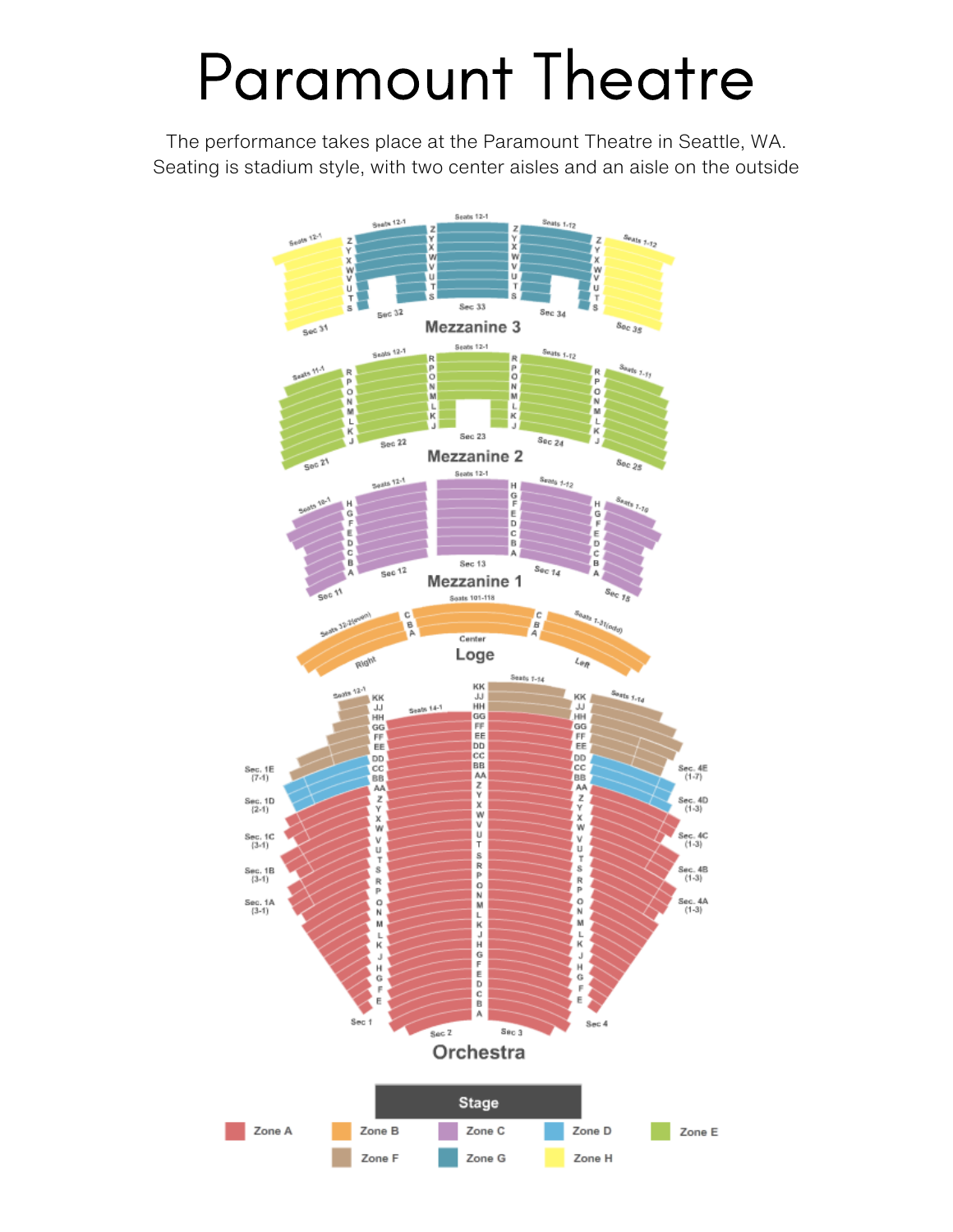### General Considerations

- This production uses haze and smoking
- Approximately 2 hours 20 minutes with one 20-minute intermission
- Note that decibel levels recorded for this guide include times of applause and sound levels with vary depending on the specific audience
- Expect topics and some actions that are sexual in nature
- You should plan for loud music, singing, and voice projections throughout the performance

| <b>SENSORY IMPACT KEY</b> |                                                                   |  |  |
|---------------------------|-------------------------------------------------------------------|--|--|
|                           | Auditory Impact (Loud volume/high pitch/complex sound)            |  |  |
|                           | Visual Impact                                                     |  |  |
|                           | <b>Emotional Impact</b>                                           |  |  |
|                           | Strobing - possible impact for those with photosensitive epilepsy |  |  |
|                           |                                                                   |  |  |



WWW.SensoryAccess.org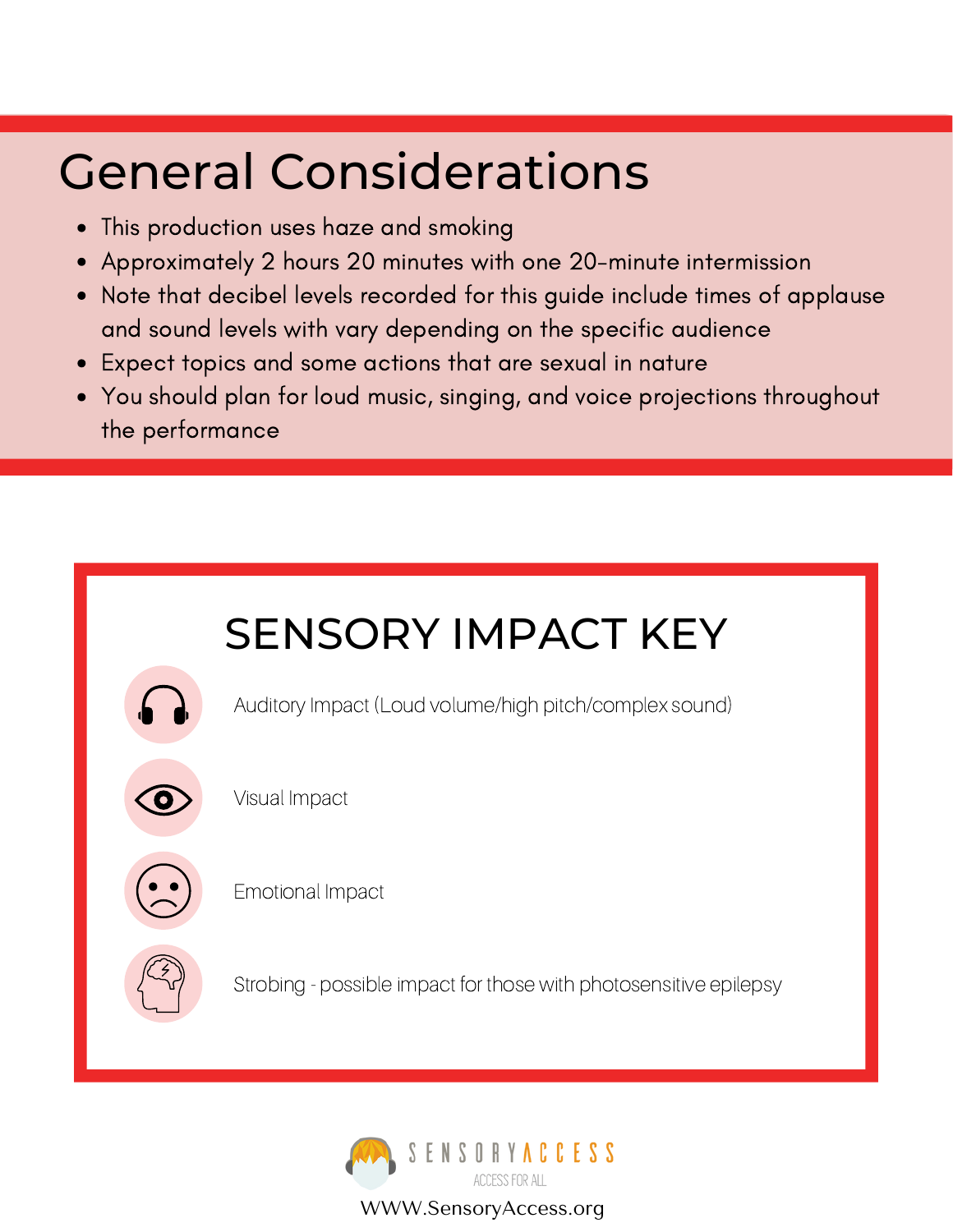# ACT I

| <b>TIME INTERVAL</b> | <b>DESCRIPTION</b>                                                                                            | <b>SENSORY IMPACT</b> |
|----------------------|---------------------------------------------------------------------------------------------------------------|-----------------------|
| $0:00 - 10:00$       | • Flashing/moving bright lights<br>• Choreography includes occasional<br>clapping<br>• Up to 99 dB(A)         |                       |
| 10:01-20:00          | • Sudden slam on surface<br>• Abrupt, messy piano sounds<br>• Up to 92 $dB(A)$                                |                       |
| 20:01-30:00          | • Mild sexual content<br>• Some complex sound<br>• Sudden loud sounds and voices<br>• Up to 91 $dB(A)$        |                       |
| 30:01-40:00          | • Sudden loud music<br>Strobing effects<br>$\bullet$<br><b>Flashing lights</b><br>$\bullet$ Up to 98 dB(A)    |                       |
| 40:01-50:00          | • Straw slurping sound<br>• Choreographed snapping & clapping<br>· Slight complex sounds<br>• Up to 103 dB(A) |                       |
| 50:01-60:00          | Bright moving lights<br>• Yelling/shouting<br>• Slight complex sound<br>• Up to 100 dB(A)                     |                       |

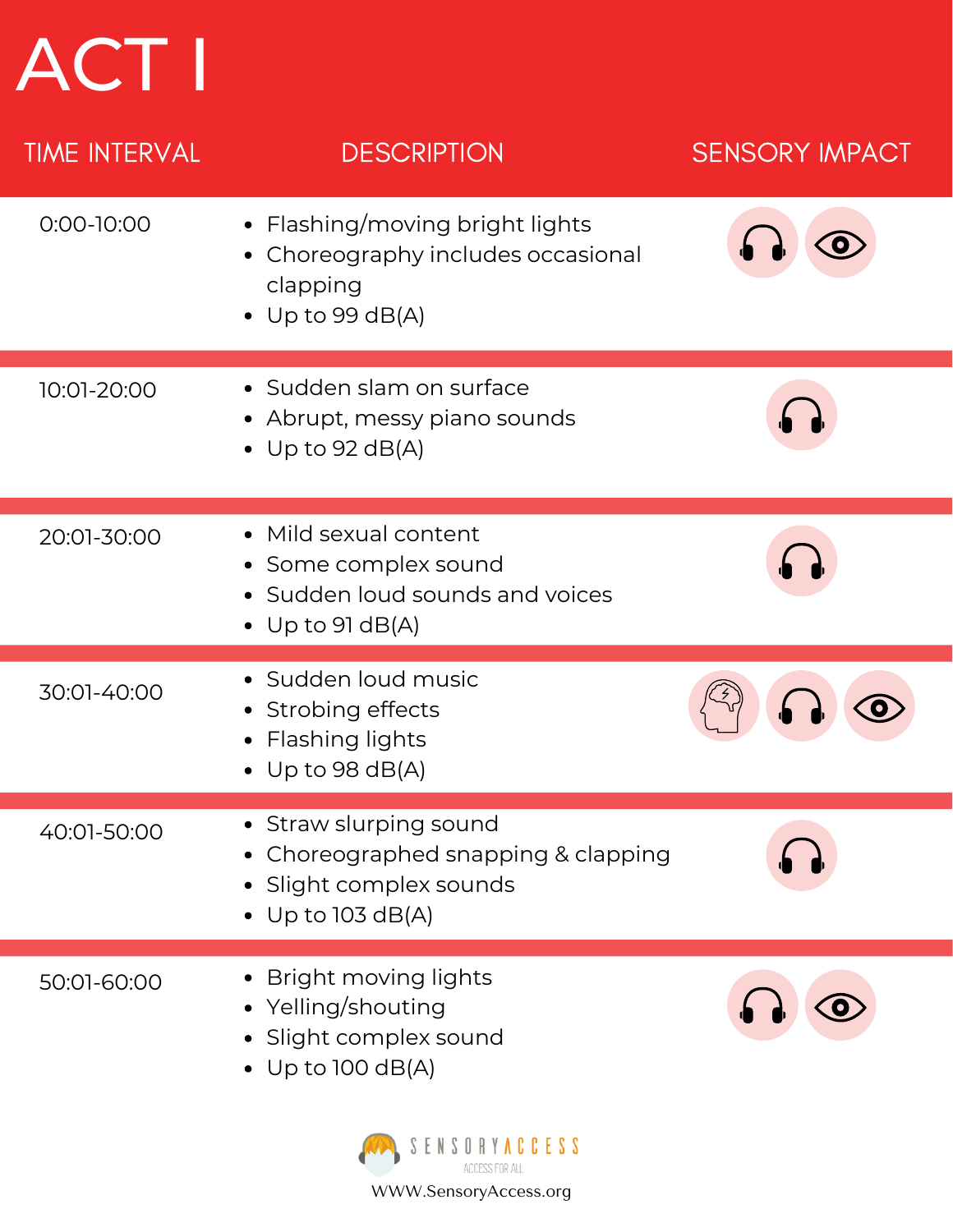### ACT I

#### TIME INTERVAL **SENSORY IMPACT** 60:01-70:00 **DESCRIPTION** • Sudden blackout Up to 98 dB(A)

### INTERMISSION

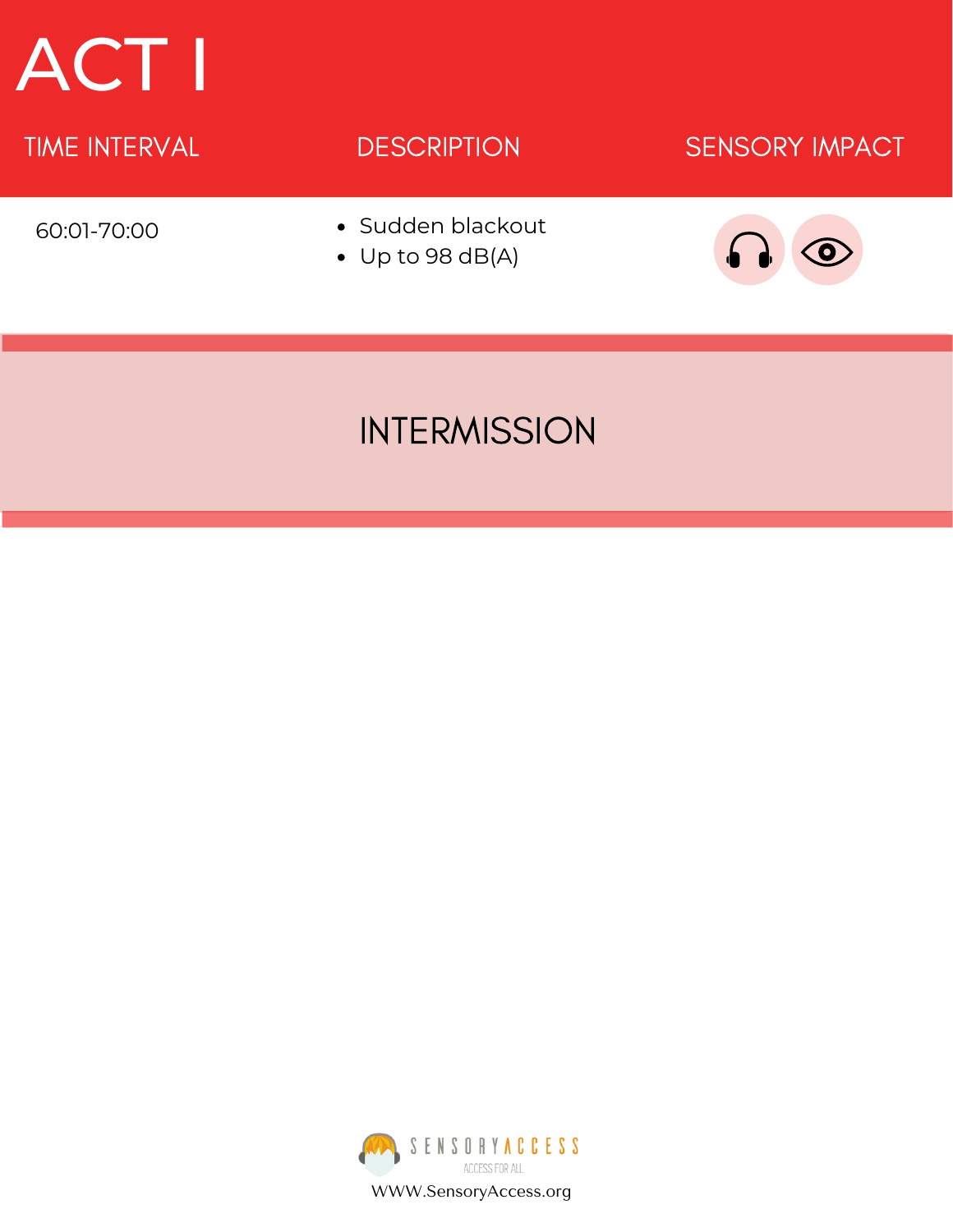## ACT II

| <b>TIME INTERVAL</b> | <b>DESCRIPTION</b>                                                                                 | <b>SENSORY IMPACT</b> |
|----------------------|----------------------------------------------------------------------------------------------------|-----------------------|
| $0:00 - 10:00$       | • Yelling/shouting<br>• Some abrupt noises<br>• Up to $104$ dB(A)                                  |                       |
| 10:01-20:00          | Bright flashing lights<br>$\bullet$<br>Heavy bass<br>$\bullet$ Up to 99 dB(A)                      |                       |
| 20:01-30:00          | • Sudden loud vocalization<br>• Lights brighten suddenly<br>• Opera singing<br>• Up to $102$ dB(A) |                       |
| 30:01-40:00          | • Lights brighten suddenly<br>Up to 99 $dB(A)$                                                     |                       |
| 40:01-50:00          | Sexually threatening content<br>$\bullet$<br>Depictions of violence<br>$\bullet$                   |                       |

Up to 91 dB(A)